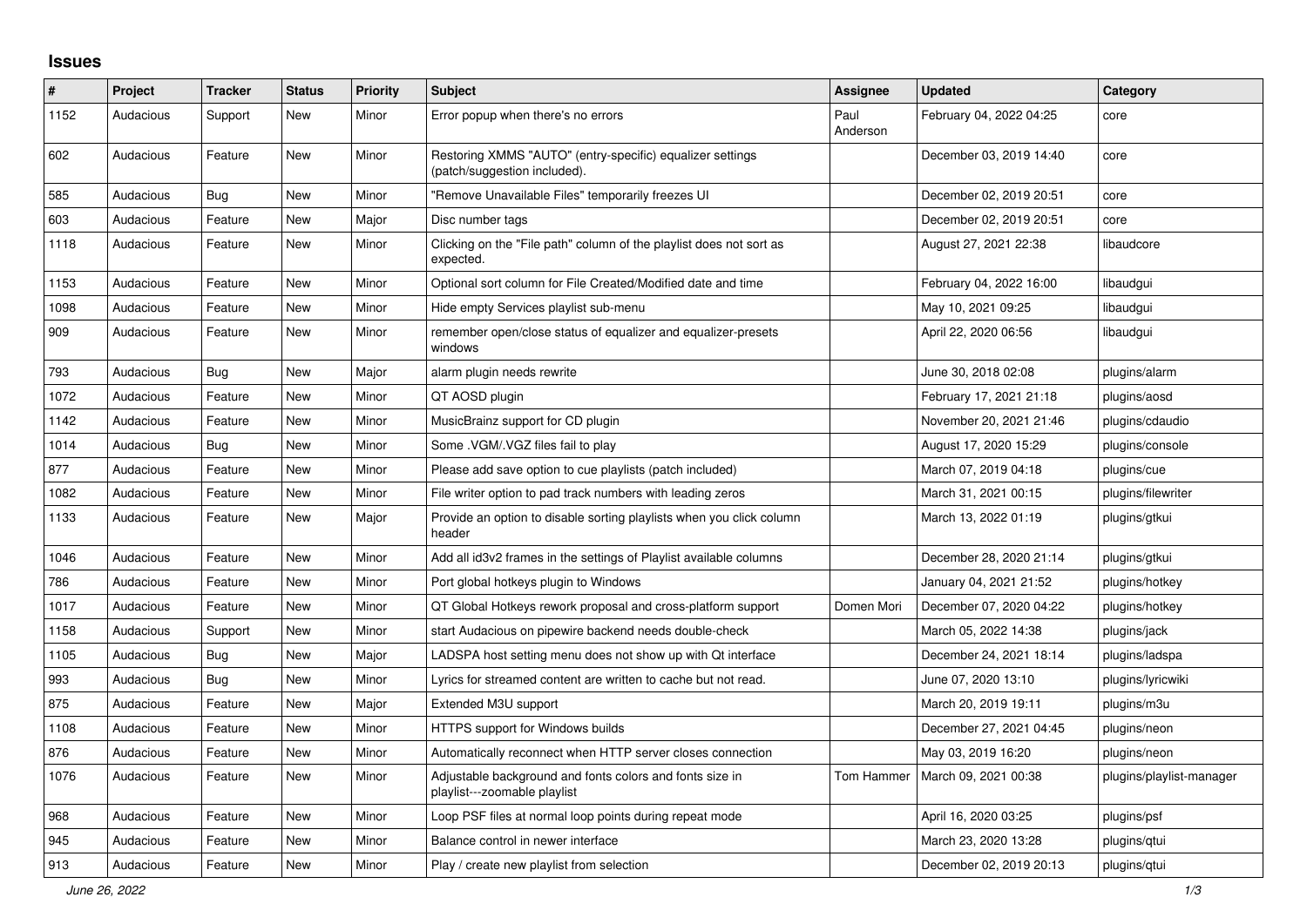| $\#$ | Project   | <b>Tracker</b> | <b>Status</b> | <b>Priority</b> | <b>Subject</b>                                                                                                                            | Assignee       | <b>Updated</b>           | Category            |
|------|-----------|----------------|---------------|-----------------|-------------------------------------------------------------------------------------------------------------------------------------------|----------------|--------------------------|---------------------|
| 1106 | Audacious | <b>Bug</b>     | New           | Minor           | Could not communicate with last.fm: Error in the HTTP2 framing layer.                                                                     |                | June 15, 2021 21:30      | plugins/scrobbler2  |
| 429  | Audacious | Feature        | <b>New</b>    | Minor           | Please enable scrobbling to libre.fm in Scrobbler 2.0                                                                                     |                | September 02, 2019 10:35 | plugins/scrobbler2  |
| 943  | Audacious | Feature        | New           | Minor           | Being able to add several folders to the library, and arrange that<br>Audacious recognizes symlinks                                       |                | March 23, 2020 15:41     | plugins/search tool |
| 1088 | Audacious | Feature        | New           | Minor           | plugin: status icon: ADD option to select tray mouse Middle Click action                                                                  |                | April 11, 2021 12:05     | plugins/statusicon  |
| 969  | Audacious | Feature        | New           | Minor           | streamtuner plugin: Please add column-sortability, or at least sort<br>alphabetically by 1st column                                       |                | June 16, 2020 09:54      | plugins/streamtuner |
| 975  | Audacious | Bug            | New           | Minor           | Segfault/leak on exit with streamtuner enabled                                                                                            | Ariadne Conill | May 01, 2020 00:17       | plugins/streamtuner |
| 1101 | Audacious | Feature        | New           | Major           | Please add media shortcut keys for Windows 10                                                                                             |                | December 03, 2021 16:31  | win32               |
| 859  | Audacious | <b>Bug</b>     | <b>New</b>    | Minor           | .wsz skins cannot be used on Windows                                                                                                      |                | January 01, 2020 02:48   | win32               |
| 1048 | Audacious | Feature        | New           | Minor           | PipeWire support                                                                                                                          |                | May 04, 2022 19:36       |                     |
| 1170 | Audacious | Feature        | New           | Minor           | Playback mode button                                                                                                                      |                | April 22, 2022 16:01     |                     |
| 1164 | Audacious | Support        | New           | Minor           | Wheel mouse on tray icon do not change volume / context windows do<br>not appear (with cover)                                             |                | March 19, 2022 13:17     |                     |
| 1161 | Audacious | Support        | New           | Major           | Wrong language                                                                                                                            |                | March 16, 2022 17:46     |                     |
| 1160 | Audacious | Feature        | New           | Minor           | Ogg Opus support for streams                                                                                                              |                | March 11, 2022 18:09     |                     |
| 1154 | Audacious | Support        | New           | Minor           | Playlist column Headers                                                                                                                   |                | March 06, 2022 16:06     |                     |
| 1145 | Audacious | Support        | <b>New</b>    | Minor           | I started to code, I need m-tags support for audacious to tag files<br>witthout tags, and all I need is a (link to a) good documentation* |                | February 25, 2022 05:01  |                     |
| 1116 | Audacious | Feature        | New           | Minor           | feature request: miniview mode with QT or GTK interace                                                                                    |                | February 08, 2022 06:53  |                     |
| 1151 | Audacious | Feature        | New           | Minor           | Load balance XSPF tracks with multiple location URIs                                                                                      |                | January 28, 2022 19:10   |                     |
| 1148 | Audacious | Feature        | New           | Minor           | Save the dimensions of the open-file dialogue window                                                                                      |                | January 18, 2022 14:43   |                     |
| 870  | Audacious | Feature        | <b>New</b>    | Minor           | View > Show Playlist and View > Show Playback Controls                                                                                    |                | November 15, 2021 22:48  |                     |
| 1134 | Audacious | Feature        | New           | Minor           | Web interface remote control                                                                                                              |                | November 04, 2021 06:57  |                     |
| 1131 | Audacious | Feature        | New           | Minor           | Selection of songs via selection field/bar (as in Clementine)                                                                             |                | October 31, 2021 12:41   |                     |
| 1130 | Audacious | Feature        | New           | Minor           | folders for tabs in the playlist head (an enhancement suggestion, not a<br>bug)                                                           |                | October 24, 2021 19:04   |                     |
| 973  | Audacious | Bug            | New           | Minor           | "snd pcm recover failed" alsa error and "String leaked" warnings                                                                          |                | August 28, 2021 08:52    |                     |
| 1057 | Audacious | Feature        | New           | Minor           | Matroska (mka) chapter support                                                                                                            |                | August 27, 2021 22:54    |                     |
| 1121 | Audacious | Feature        | New           | Minor           | Allow for easy searching through music for data with diacritics                                                                           |                | August 05, 2021 08:06    |                     |
| 1119 | Audacious | Feature        | New           | Minor           | ADD ability to silence internet radio timeout Error dialog popup                                                                          |                | July 31, 2021 18:36      |                     |
| 873  | Audacious | Feature        | New           | Minor           | Optionally make "previous track" restart current track                                                                                    |                | June 08, 2021 22:55      |                     |
| 998  | Audacious | Feature        | New           | Trivial         | aacgain in aac / r128 in opus                                                                                                             |                | June 01, 2021 10:44      |                     |
| 1093 | Audacious | Feature        | New           | Minor           | Make the Song Dialog (Qt) window wider by default                                                                                         |                | May 17, 2021 15:36       |                     |
| 1097 | Audacious | Feature        | New           | Minor           | Replace the volume button with a horizontal scale                                                                                         |                | May 17, 2021 00:21       |                     |